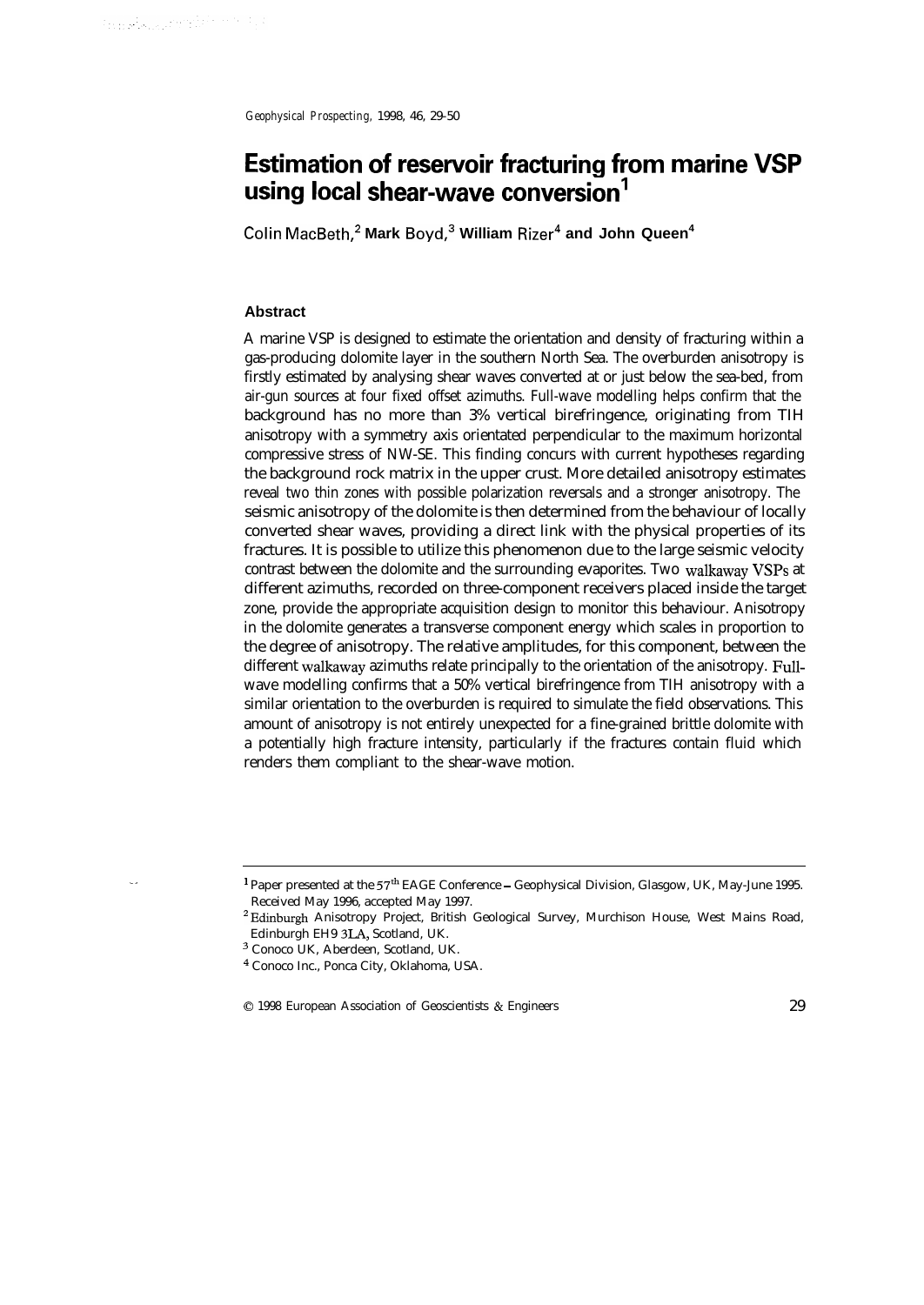*30 C. MacBeth* et al.



Figure 1. Vertical and plan views of the geological structure in the vicinity of the Plattendolomit target zone in the southern Gas Basin.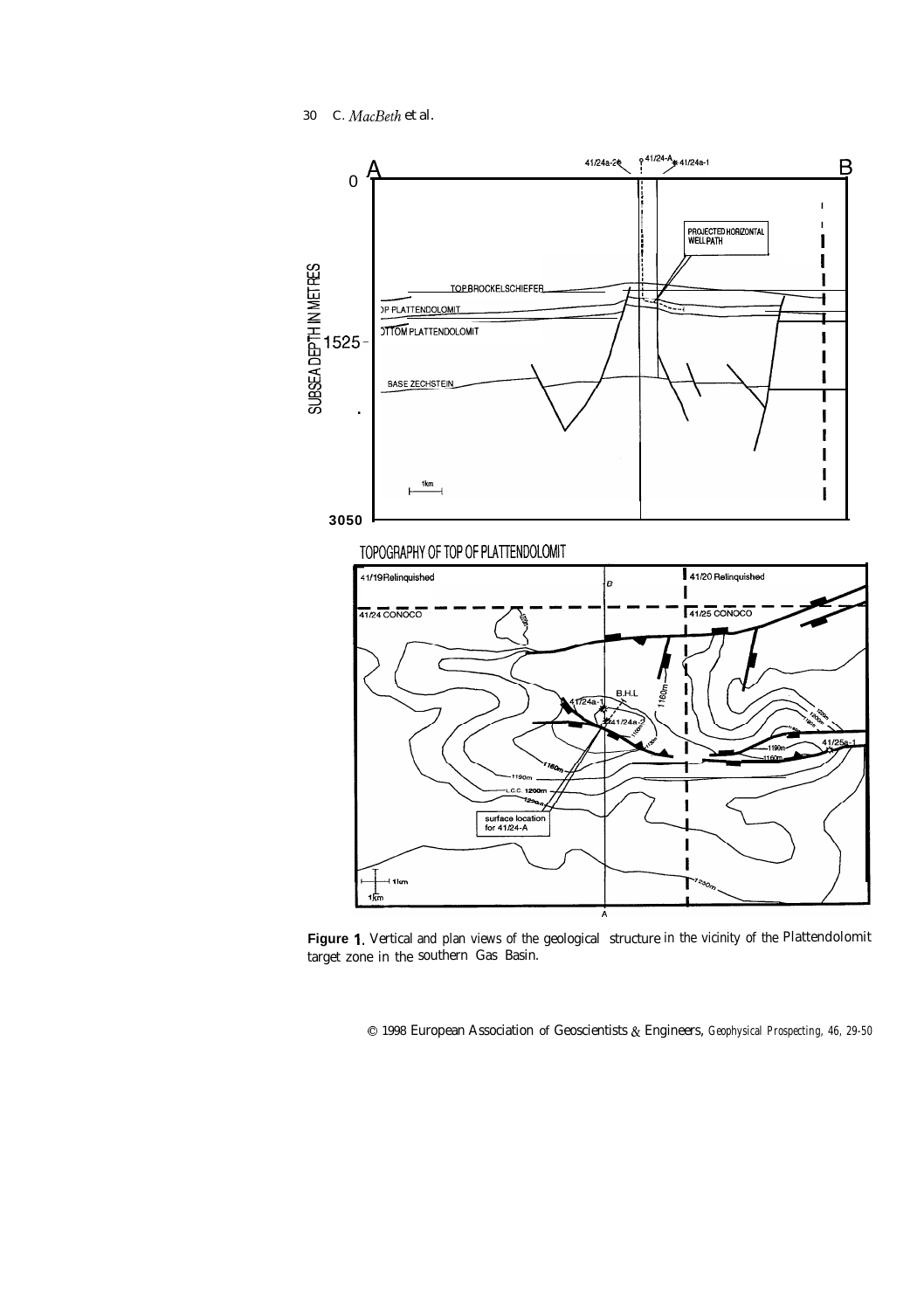.,

### *Fracture estimation using local conversion* 31



**Figure 2.** Velocity model used for full-wave modelling in this study superimposed upon the sonic log measurements and alongside the lithology taken from a neighbouring well. SB  $-$  seabottom; WF - Winterton formation; PD - Plattendolomit.

# **Introduction**

# *At sea with seismic anisotropy*

Over the past decade there has been a gradual increase in the resolution with which seismic anisotropy is measured. This has resulted from a combination of processing breakthroughs which focus on using the redundant information contained in multicomponent sources (Alford 1986), sampling at fine depth intervals (Lefeuvre *etal.* 1992), stripping the effects of overlying anisotropic layers (Winterstein and Meadows 199 l), or compensating for adverse effects associated with the near-surface and source imbalance (MacBeth *et al.* 1995). This combines with a growing awareness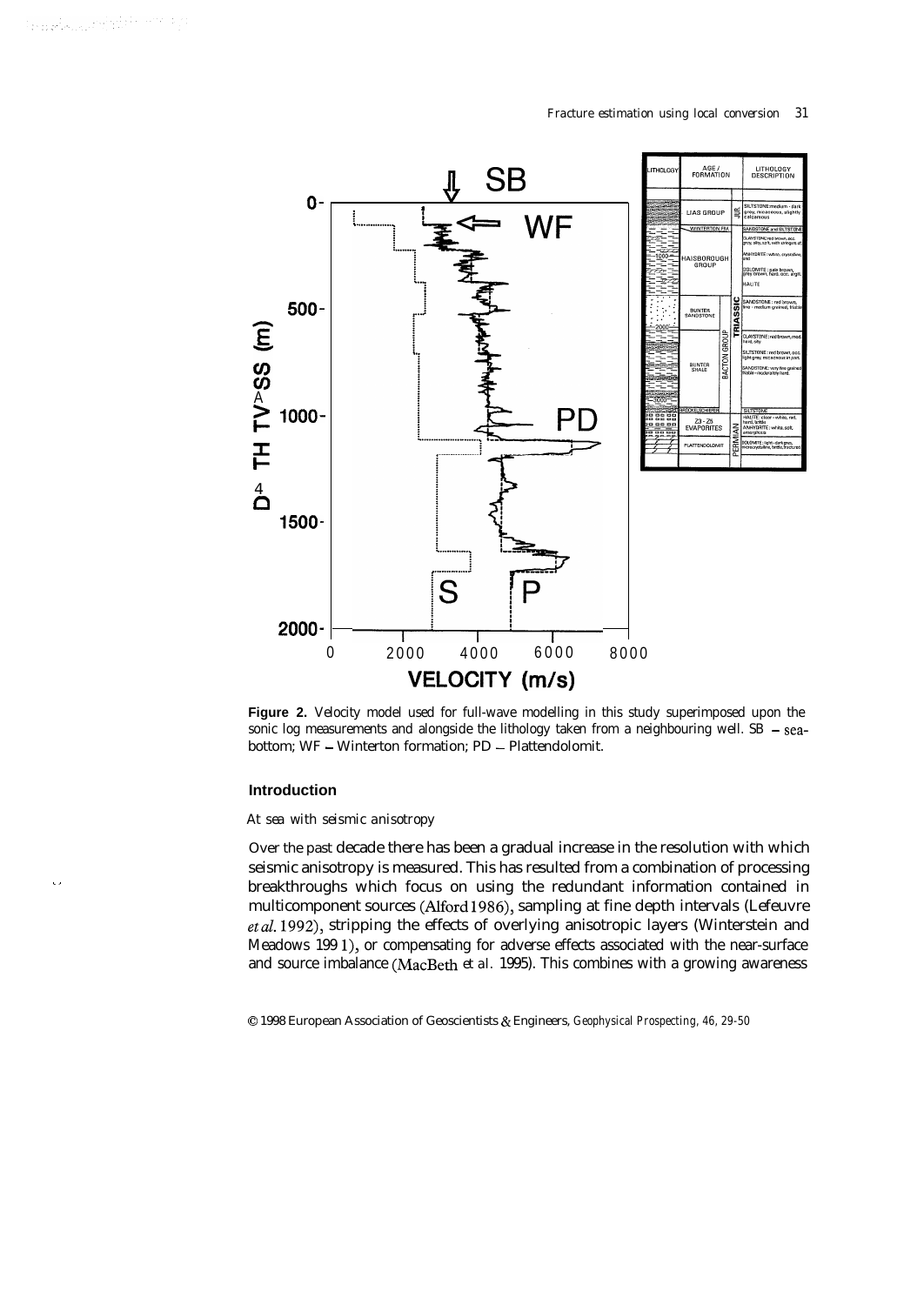that acquisition design is critical to a proper understanding of the anisotropy (MacBeth *et al.* 1993). Such advances have culminated in a number of higher resolution studies where shear-wave splitting can now be more directly interpreted as structure (Bruno and Winterstein 1994), or correlated with lithology and fluid flow (Horne and MacBeth 1995). Such detailed work usually uses multicomponent land sources.

Although multicomponent principles may, in theory, be transformed to the marine environment using a specialized acquisition geometry (MacBeth 1996), or the careful use of several select converted wave arrivals (Lefeuvre and Queen 1992), resolution is generally poor in comparison to land-based surveys. In general, the use of anisotropic techniques in offshore work still requires a fuller understanding of the variety of possible shear-wave conversions in the near- and subsurface (Ahmed 1990; Schruth, Bush and Digranes 1992). This current study addresses this requirement by presenting a technique which gives a local measure of the reservoir's shear-wave anisotropy using walkaway boat sources recorded on three-component receivers positioned inside the target layer itself. It relies upon a known local shear-wave conversion at the top of the reservoir formation, which gives rise to a measurable transverse component associated with the reservoir anisotropy. A similar phenomenon has been studied for the case of a reflection at an isotropic-anisotropic interface by Guest and Thomson (1992), and subsequently applied to upper mantle anisotropy.

#### *0 bjec tive*

The subject of the survey is a fractured carbonate reservoir, within the Upper Permian in the north-western part of the southern Gas Basin. The specific objective is to determine details of likely fracturing within a 76 m thick target layer at a subsea depth of 1106 m (Fig. 1). This layer is characterized by high seismic velocities, being encased in thick Zechstein evaporite sections with lower seismic velocities (Fig. 2), and is observed on surface seismics as a strong double event. A marine vertical seismic profile (VSP), designed specifically to utilize multicomponent seismic technology, was shot in January 1993 in a newly drilled well, with the planning for the experiment being carried out before the well was drilled. The design was based upon the proposed drilling track, which consisted of a vertical section with deviation into a short (500 m) N35"E horizontal section within the reservoir zone. Gas flow rates depend upon the ability to intersect large open fractures with the well-bore. Consequently, a horizontal well, designed to drill perpendicular to the expected orientation of the reservoir fractures, is anticipated to enhance productivity by encountering a number of large open fracture sets. With no direct evidence, fractures are expected to lie NW-SE, parallel to what is believed to be the present day regional maximum horizontal compressive stress  $(S_{Hmax})$ . This is also the orientation of the single fault observed in the seismic data. Conventional VSP will locate the Plattendolomit, but will give little information about the internal composition. The effects of shear-wave anisotropy measured from the multicomponent VSP can be used to infer the fracture direction and density. This is achieved by relating the shear-wave behaviour to the fractures by

0 1998 European Association of Geoscientists & Engineers, *Geophysical Prospecting, 46, 29-50*

. :. .\_ -

iliano.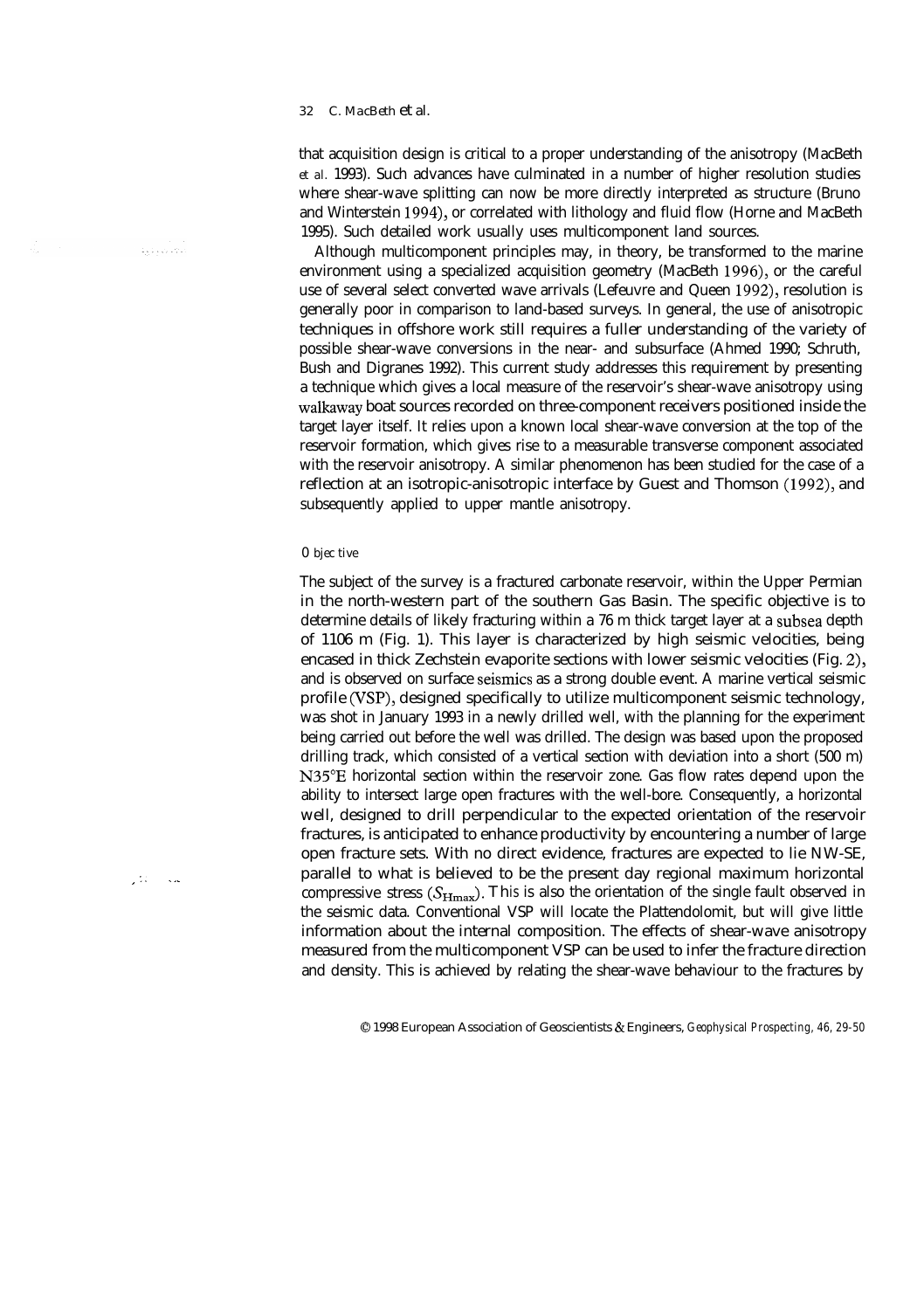### *Fracture estimation using local conversion 33*



Figure 3. (a) Plan view of source lines for walkaway VSPs, horizontal projection of the wellhead and receiver position within the dolomite layer. (b) Vertical section showing all receiver tool positions for marine experiment, together with rig and boat offsets.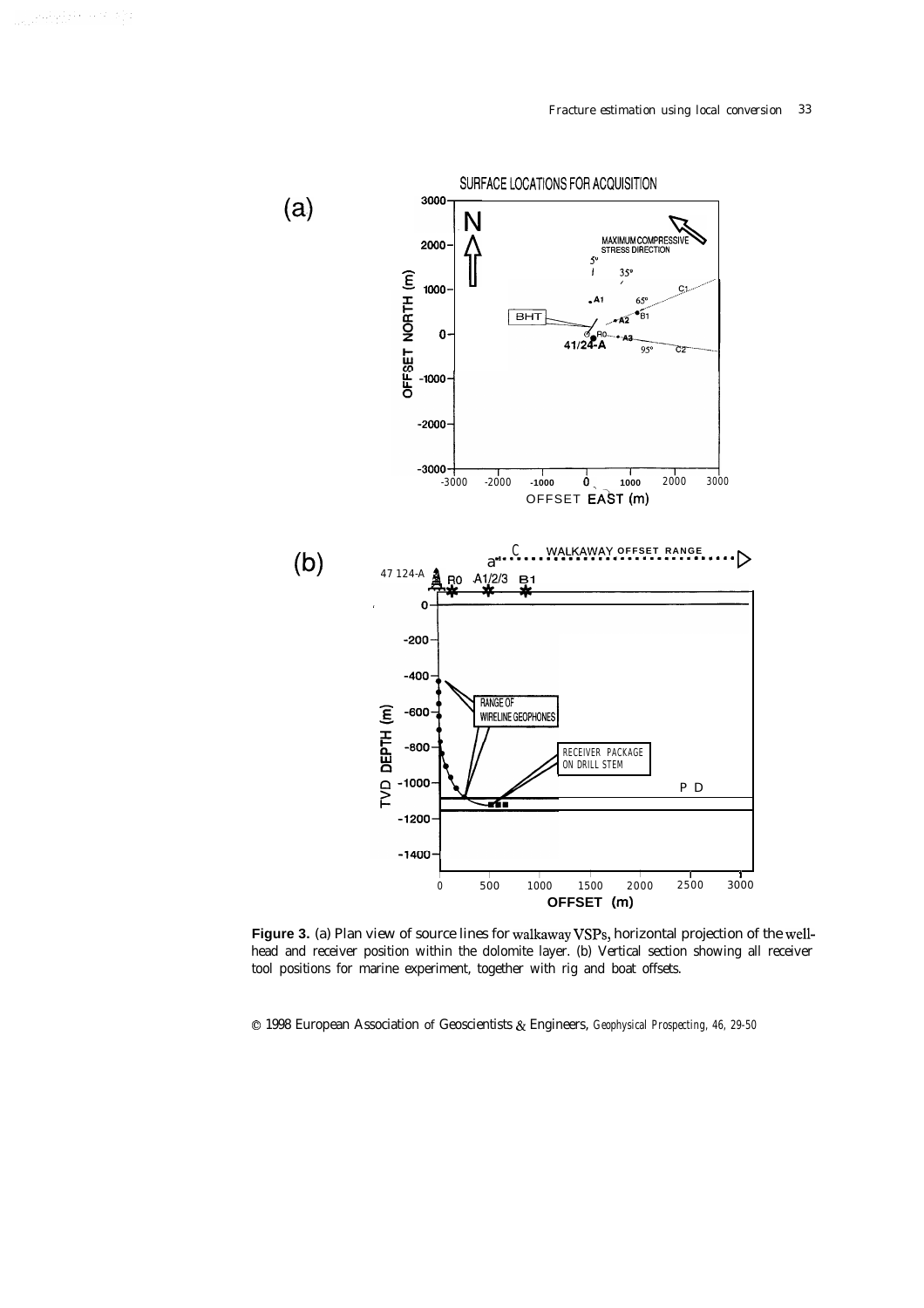y diametry equipped ils an an Dùbhlachd ann an 1961.<br>Na h-Ann an Dùbhailtean an 1961

# *34 C. MacBeth* et al.

|                                                      | Rig sources                 | Offset sources                                               | Walkaway sources               |
|------------------------------------------------------|-----------------------------|--------------------------------------------------------------|--------------------------------|
|                                                      |                             |                                                              |                                |
| Number of guns                                       | $3 \times 100 \text{ cm}^3$ | $2 \times 100 \text{ cm}^3$<br>$+2\times150$ cm <sup>3</sup> | $1 \times 300$ cm <sup>3</sup> |
| Arrangement of guns                                  | cluster                     | cluster                                                      | cluster                        |
| Source depth                                         | 3m                          | 3m                                                           | 3m                             |
| Azimuth                                              | 279" (near)                 | $-30^{\circ}$ , + 30°, + 60"                                 | $+30^{\circ}$ , + 60"          |
|                                                      |                             | from BHT                                                     | from BHT                       |
| Offset relative to wellhead                          | 56 m                        | 700m Cl, C2, C3<br>1500m Bl                                  | 500 m-3200 m                   |
| Effective maximum frequency<br>Number of activations | 200 Hz                      | 200 Hz                                                       | $200$ Hz                       |
| per receiver position                                |                             |                                                              | 1                              |
| Downhole Sonde type                                  |                             | DESCO 3C receiver                                            |                                |
| Depth locations                                      | 50 levels                   | 50 levels                                                    | 3 positions                    |
| Depth intervals                                      |                             | $Cl: 549 \,\mathrm{m} - 1116 \,\mathrm{m}$                   | 1123m                          |
|                                                      |                             | $C2: 420 m - 1116 m$                                         |                                |
|                                                      |                             | $C3: 549 \,\mathrm{m} - 1116 \,\mathrm{m}$                   |                                |
|                                                      |                             | Bl: $549 \text{ m} - 1116 \text{ m}$                         |                                |
| Offset locations                                     |                             | 700 m                                                        | $500$ m- $3200$ m              |

**Table** 1. Data acquisition parameters.

assuming that aligned fractures give rise to an equivalent anisotropic medium. This leads to a prediction based on the polarizations and time delays between split shear waves propagating within the Plattendolomit.

# *VSP acquisition*

The design geometry is chosen from previous experience of optimal anisotropic surveying with land-based VSP in the Caucasus, Russia (MacBeth *etal.* 1993), combined with isotropic and anisotropic full-wave modelling for the model in Fig. 2. The velocity model in this figure is obtained by blocking the well log data into a small number of layers, with the shear-wave velocities being obtained using  $V_P/V_S$  values known for the different lithology (Tatham and McCormack 199 1). No attempt is made to introduce a TIV component of anisotropy arising from the velocity fluctuations in this model; the reasons for this not being necessary will become clear in later sections of this paper. The final configuration of acquisition components shown in Fig. 3(a,b) consists of three main parts (more specific details of the acquisition parameters are to be found in Table 1).

1 Rig source VSP: wireline receivers in the vertical section of the hole between 420 m and 1100 m TVD, record a rig source RO at 56 m offset.

2 Four offset VSPs: wireline receivers in identical positions to (1) record four offset source positions Al, A2, A3 and B 1. The minimum receiver depth is 549 m for offsets

0 1998 European Association of Geoscientists & Engineers, *Geophysical Prospecting, 46, 29-50*

\_\_ .. .\*.: .: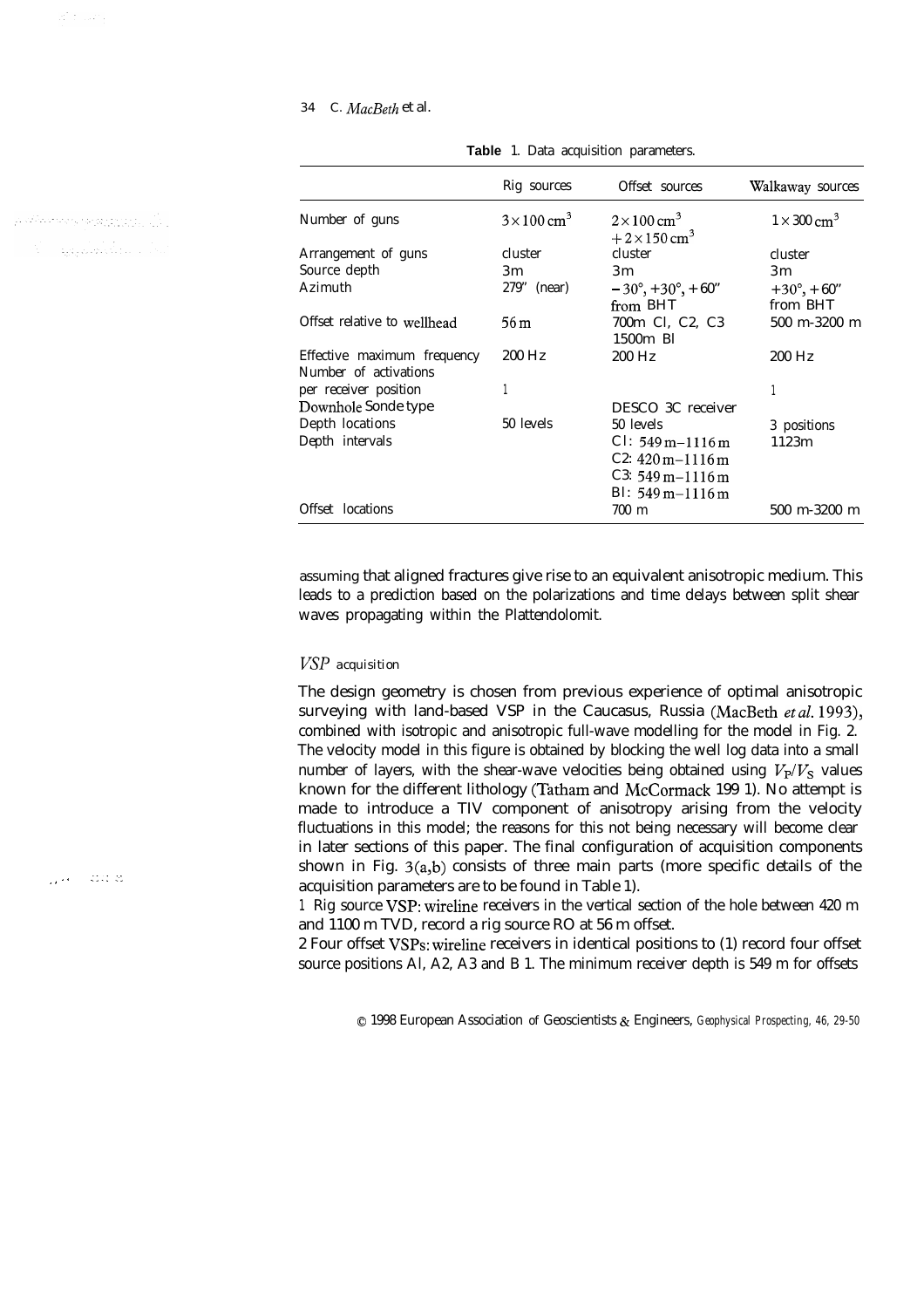

**Figure** 4. Observed three-component amplitudes for Al, A2 and A3 offset boat positions (top) together with full-wave synthetics (below). Observations and synthetics have been rotated into radial  $(X)$  and transverse  $(Y)$  directions. The traces are each scaled to the maximum vector norm for all levels. The recordings at receiver levels common to all three offsets, between depths of 549 m and 1116 m, are shown.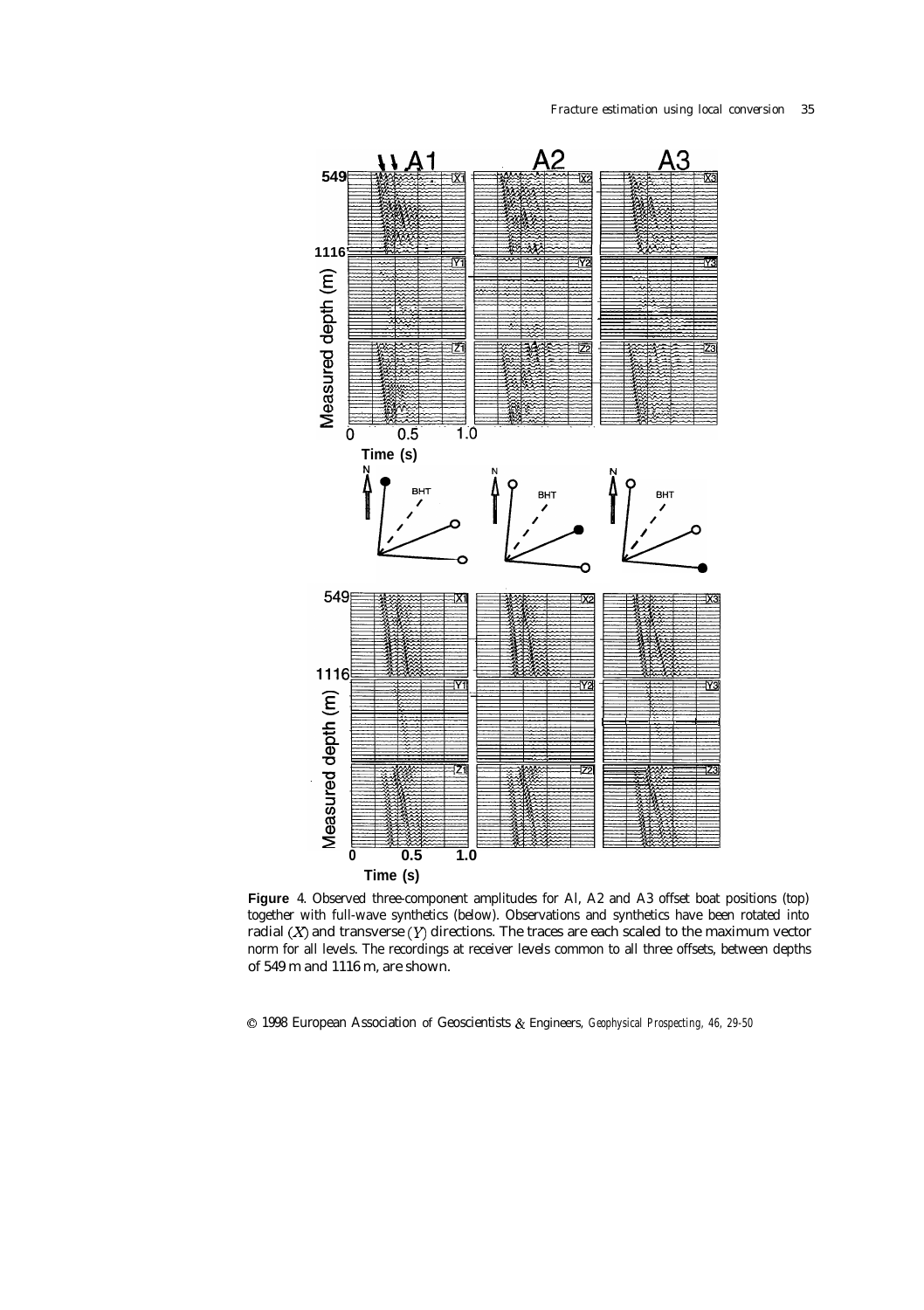Al, A3 and Bl, and 420 m for offset A2. The first three offsets are distributed at azimuths of N5"E, N65"E and N95"E on an arc of 700 m radius. B 1 is at a larger offset of 1500 m, with an azimuth of N65"E.

3 Two walkaway lines: a single three-component receiver package located inside the Plattendolomit, at 500 m, 530 m and 560 m offsets, along the horizontal section of the hole, records increasingly offset source positions which move, in turn, along two lines drawn radially outwards from the wellhead. The offsets vary between 500 m (near normal incidence) and 3200 m, and have azimuths of N65"E (Cl) and N95"E (C2). The receiver package is conveyed into the hole using the drill pipe.

The rig source VSP provides reference data for the velocity structure and tool coupling. The offset VSPs provide information about the anisotropic properties of the overburden from converted shear waves generated at the sea-bottom and nearsurface interfaces. The walkaway VSPs are designed to record seismic wave energy affected by the high-velocity Plattendolomit layer, from which details of the fractures within this target zone may be inferred. A locally converted shear wave, which will carry information about the fracture-induced seismic anisotropy, is expected, due to the large seismic velocity contrast. Although both offset and walkaway information are necessary to build up a composite picture of the anisotropic structure for modelling, we shall see later that the fracture estimation does not rely upon the overburden properties, and these can be used in isolation from other measurements. The overburden anisotropy does, however, boost confidence in our final interpretation.

# **Estimation of overburden anisotropy using offset VSPs**

Figure 4 shows a data matrix display of three-component recordings from the three separate groups of source activations at offsets Al, A2 and A3. Each has been corrected so that the motion is referred to a local set of receiver axes aligned along the in-line (radial  $(X)$ , away from the wellhead) and cross-line (transverse  $(Y)$ ) directions for each source-receiver line azimuth. This compensates for the inevitable twisting of the sonde in the borehole during acquisition. Fortunately, this operation need only be applied to a rotation about the vertical  $(Z)$  axis as the receiver package is gimballed so that one component is directed along the true vertical, even in the deviated portion of the well. This horizontal misorientation can be corrected by straightforward premultiplication of each amplitude vector by a rotation matrix,  $\mathbf{R}_z(\theta_i)$ , implementing rotation about the Z-axis (see the Appendix for the definition of  $\mathbf{R}_{z}$ ). It is usual to estimate  $\theta_i$  for each source-receiver line using the P-waves. Misorientations are estimated by windowing the initial, mostly linear, segment of the P-wave, then performing an eigenanalysis on the covariance matrix formed by the three-component motion. Assuming that this motion lies entirely within the sagittal plane, this automatically yields  $\theta_i$ . We find that the  $\theta_i$  estimates determined from the three separate sources, at each common receiver level, agree with each other to within a few degrees. This further suggests that the surveyed area may not possess any large

0 1998 European Association of Geoscientists & Engineers, *Geophysical Prospecting, 46, 29-50*

terengin.... an an Albana.<br>An Cairtean

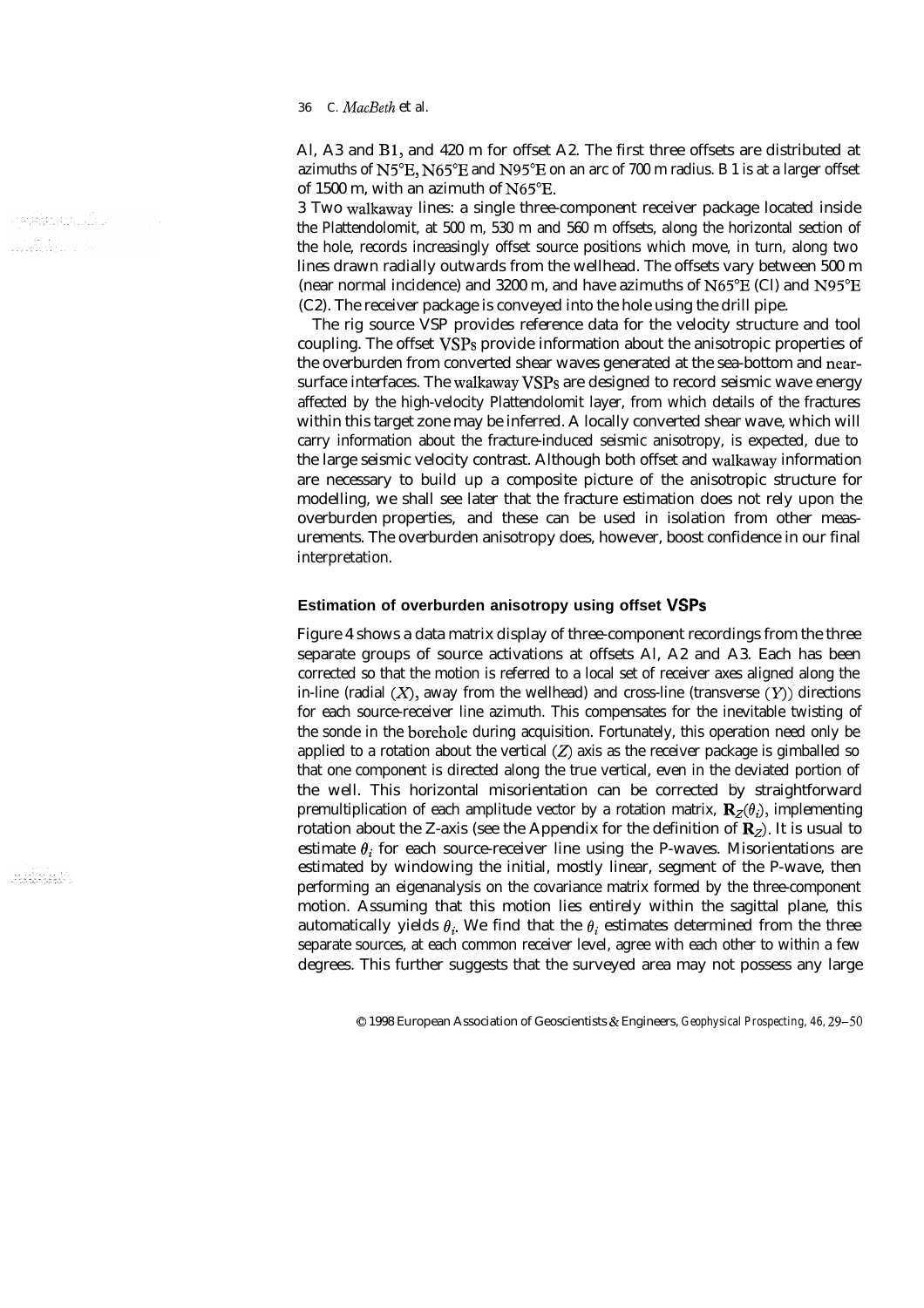*Fracture estimation using local conversion 37*



**Figure** 5. Average anisotropy estimates for the three offset data sets compared with the lithology. The dashed line on the polarization diagram is perpendicular to the maximum compressive stress, and is shown for reference. The polarization azimuth is for the qS1 wave.

structural dips. A further cross-check is possible using gyroscope orientation information recorded from an additional wireline run for the A2 boat position. These results confirmed an accuracy to within  $5^\circ$  using the P-waves for the reorientation.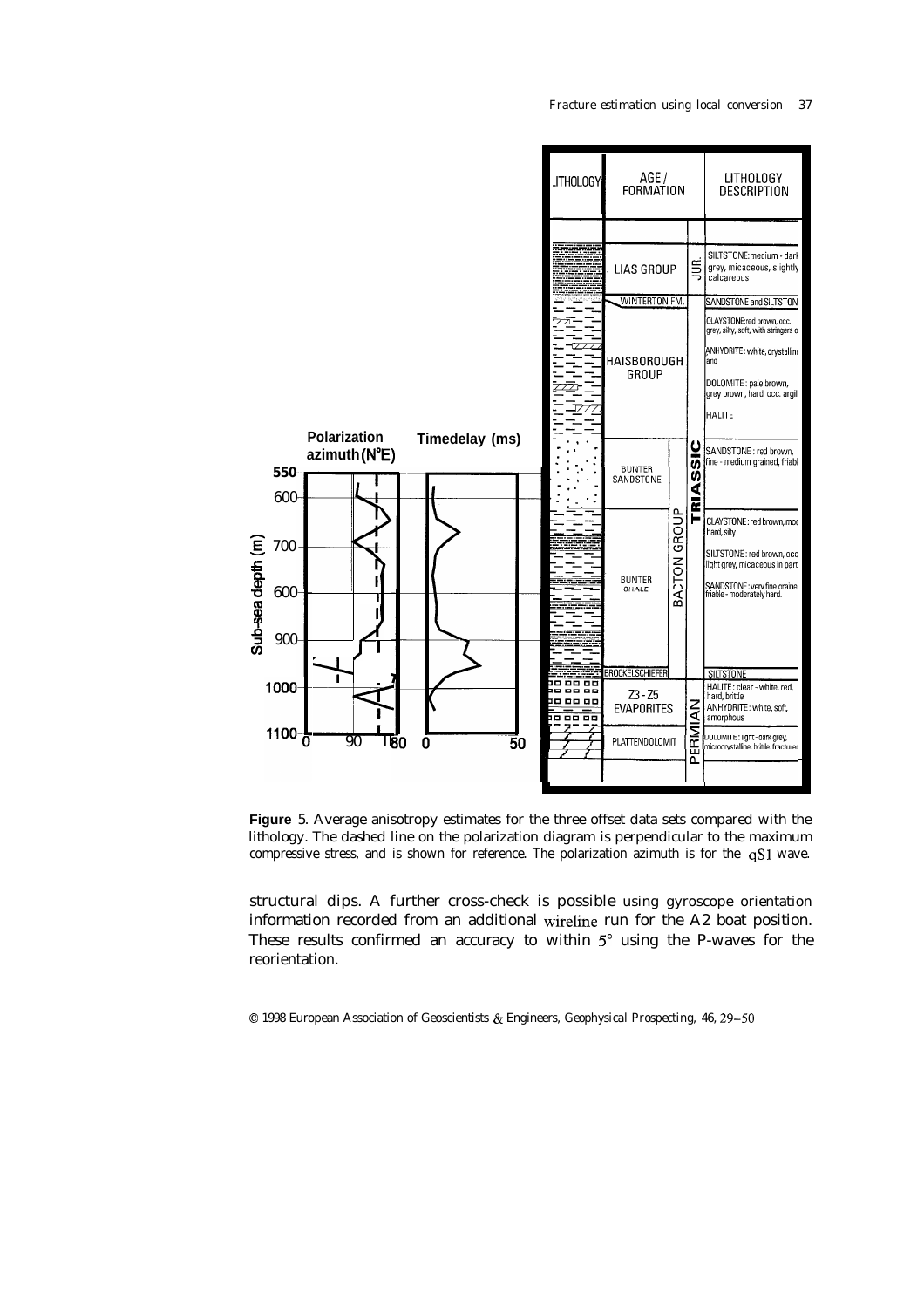The data from all three offset source locations display converted shear waves, marked by the arrows in Fig. 4. The converted shear waves originate from the bottom of the Winterton formation (WF), at the interface between siltstone and claystone (see Fig. 2), with slower arrivals originating from, or close to, the sea-bed. This interpretation, and the anisotropic behaviour, is confirmed by modelling with the anisotropic reflectivity method (Taylor 1987). The results of this full-wave modelling are shown in the lower picture of Fig. 4. The energy of the mode-converted shear waves places a tight constraint on the  $V_P/V_S$  of the siltstone ( $V_P/V_S = 2.2$ ). The transverse component energy appears strongest for the Al offset followed by A3, but is weaker for A2. Although the modelling cannot determine accurate values, if this anisotropy were fracture induced, the fracture normals would lie 10" east of the borehole trajectory close to the source-receiver line for A2. This observation indicates that the A2 source does not excite the faster split shear wave (it has a crossline polarization in this case), and that the offset azimuth lies close to the perpendicular to the expected NW-SE fracture direction. This particular interpretation is valid provided the raypath directions lie within the band of parallel horizontal polarizations defined by the line singularity (for a TIH medium) or point singularities (for an orthorhombic medium). The geometry of the acquisition indicates that this interpretation may be the case for the deeper levels, although modelling also demonstrates that this may be more widely applied. It is interesting to note that the observations from source B 1, offset 1500 m along the same line (not shown), appear to show a similar behaviour to the A2 offset.

Quantitative analyses of the shear waves are also possible by treating the threecomponent amplitude vector from each line azimuth either separately in a singlesource method (Zeng and MacBeth 1993) or together (MacBeth 1996). Figure 5 shows the final averaged anisotropic measurements alongside the corresponding lithology. There appears to be a consistent polarization direction of N140"E for the faster split shear-wave polarization (solid line) for the middle section of the Bunter shale, lying close to the  $S_{\text{Hmax}}$  (dotted line), with fluctuations about this value at the top and bottom of the formation. The time-delay estimates show two zones of high time delay, the first building up to 15 ms (25% anisotropy) at the top of the Bunter shale. This occurs again with an increase to 25 ms (40% anisotropy) close to the bottom of the Bunter shale, before the transition into the Brockelschiefer and evaporites. Azimuthal isotropy (TIV anisotropy) in the shale layer cannot explain this variation as the raypaths are subvertical and the layer is subhorizontal. Numerical modelling reveals that differently polarized reflections from the dolomite layer are too weak to interfere with the shear-wave arrivals, and hence could not contribute to this time-delay peak. Large time delays indicate strong birefringence and may relate to lithological or fracture-dependent changes, or to intense fracturing (Horne and MacBeth 1995). It is possible that the deeper delays could be linked to the evaporites. As the seismic anisotropy can help identify pure salt (higher anisotropy) and recrystallized salt (lower anisotropy) in the anhydrite, it may provide indirect information about the evaporite sequence (Sun *et al.* 199 1). Unfortunately there were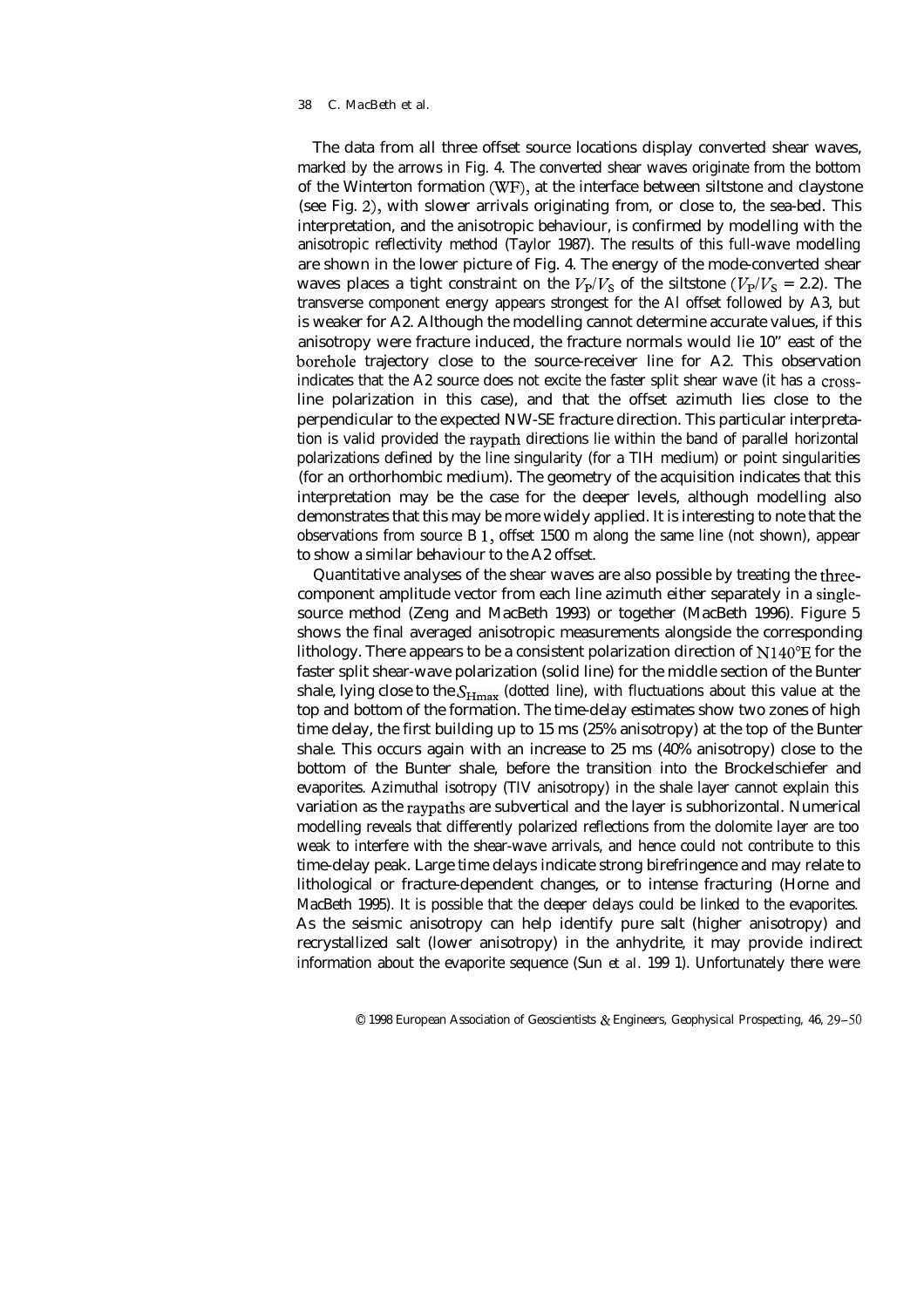*Fracture estimation using local conversion 39*



Figure 6. Observed walkaway data vectors for lines Cl and C2, with low-pass filter at 50 Hz applied (for modelling purposes), and normalization as in Fig. 4. Each three-component displacement vector has again been rotated so that the X-component is radial and the Ycomponent is transverse. This has been adjusted using the known acquisition geometry.

insufficient data points lying within the evaporites to deduce a satisfactory correlation, and a common origin for both features, associated with the shales, may be a more satisfactory conclusion. The time-delay peaks indicate a sharp change of polarization at the top and bottom of the Bunter shale, followed by an equally rapid reversal. The time delays throughout the remaining portion of the Bunter shale are small (2-5 ms) above the shallowest peak, being consistent with our expectations that the general rock matrix in the upper crust may be explained by a weak  $1-3\%$  anisotropy. These values are also consistent with that required for the full-wave modelling of the total wavefield. These values are small in comparison to path-averaged values of 10% to 15% for large discrete cluster sets in reservoir zones such as the Austin Chalk in Texas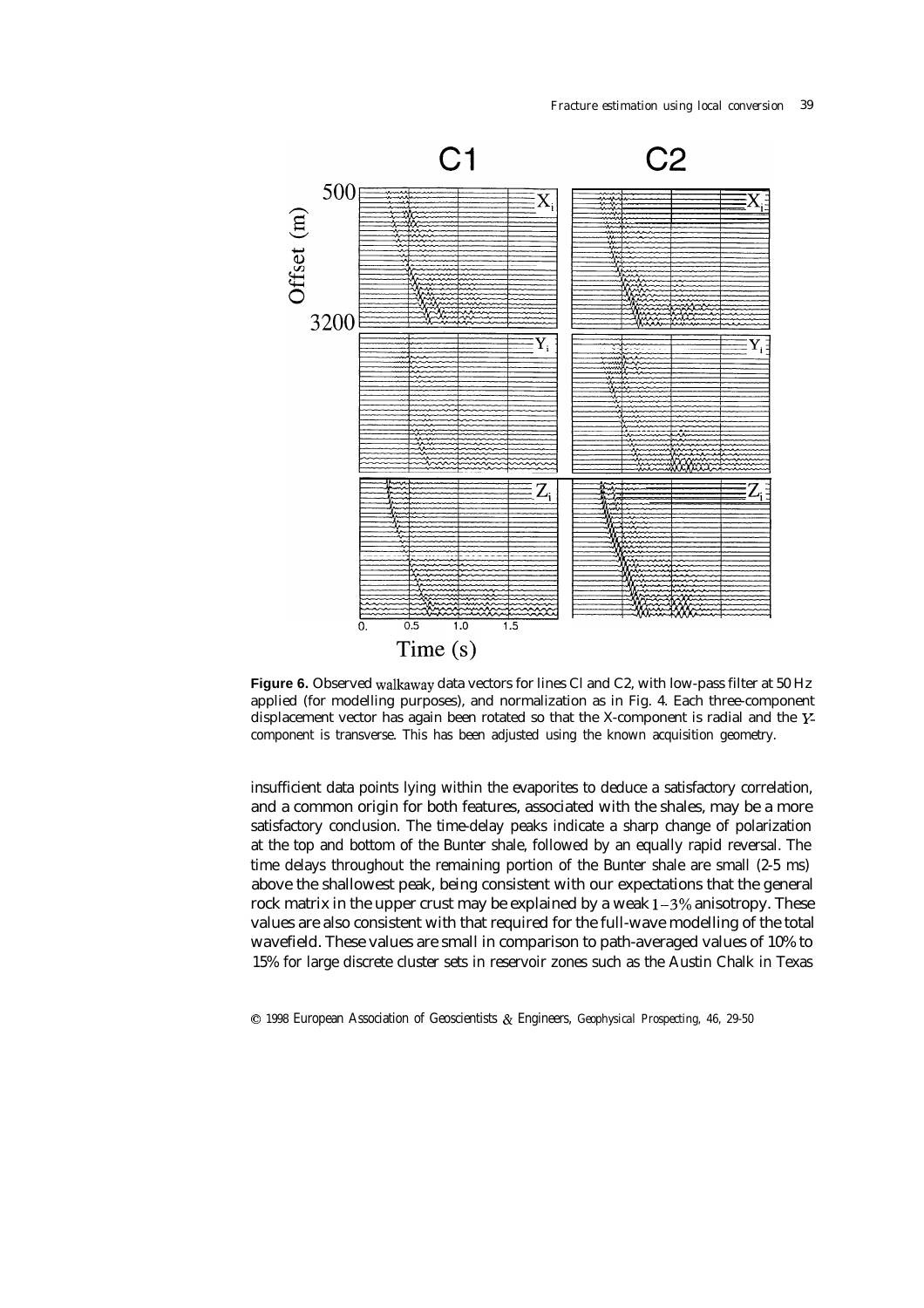(Mueller 199 l), but quite typical for matrix values for most materials in the upper few kilometres of the crust.

# **Observation and analysis of locally converted shear waves in the walkaway data**

# *Acquisition geometry and tool rotation*

A single three-component receiver package is conveyed on the drill stem and positioned at three closely spaced (30 m apart) locations within the Plattendolomit (Fig. 3b). Six walkaway VSPs are then shot with offsets ranging between 500 m and 3200 m from the rig, with the boat source firing approximately every 25 m. This boat moves along the two different azimuthal lines C 1 and C2 at N65"E and N95"E, firing into each receiver position in turn. Due to the offset of the horizontal well, raypath and line azimuths deviate for the smaller source offsets, but begin to converge beyond 750 m, eventually becoming a few degrees apart. Tool rotation based upon the Pwaves may be applied again to adjust the recorded vector amplitudes into local coordinate systems with in-line and cross-line directions corresponding to each source-receiver pair. However, as the walkaway is a common-receiver gather, these rotation angles can also be determined by the fixed acquisition geometry. We find agreement between these two procedures for small- to mid-offsets, confirming the quality of the incoming signals, but a divergence at the further offsets.

### *Locally converted shear-wave?*

During the rotation procedure it is also observed that although the P-wave motion in the horizontal plane is initially linear and radial, it becomes increasingly elliptical and finally quite circular with increasing offset. The results of this behaviour can be clearly observed in Fig. 6, which shows the vector amplitudes for both lines which have been rotated using estimates from the acquisition geometry. Although several other wavetypes may be generated by the thin dolomite layer, it is most likely that the strong systematic increase in the transverse  $(Y)$  component of motion can be explained by the arrival of qS-waves converted locally from the top of the Plattendolomit, with polarizations controlled by the anisotropic properties of the Plattendolomit. This is an efficient conversion as  $V_s$  for the Plattendolomit matrix is quite close to  $V_P$  in the overburden because of the high seismic contrast.

Identification of the converted shear waves is based upon consideration of the various other possible wave types generated at the dolomite layer. Unlike low-velocity layers which trap a large proportion of energy as normal-mode dispersive channel waves, high-velocity layers cannot effectively establish channel waves due to leakage of energy into the surrounding rocks. The P-waves reach the receiver by refraction at small offsets (Fig. 7a), but at larger offsets beyond their critical incidence, the converted (refracted) shear wave is produced together with overcritically reflected Pwaves and an inhomogeneous P-wave which tunnels into the thin layer. The P-qS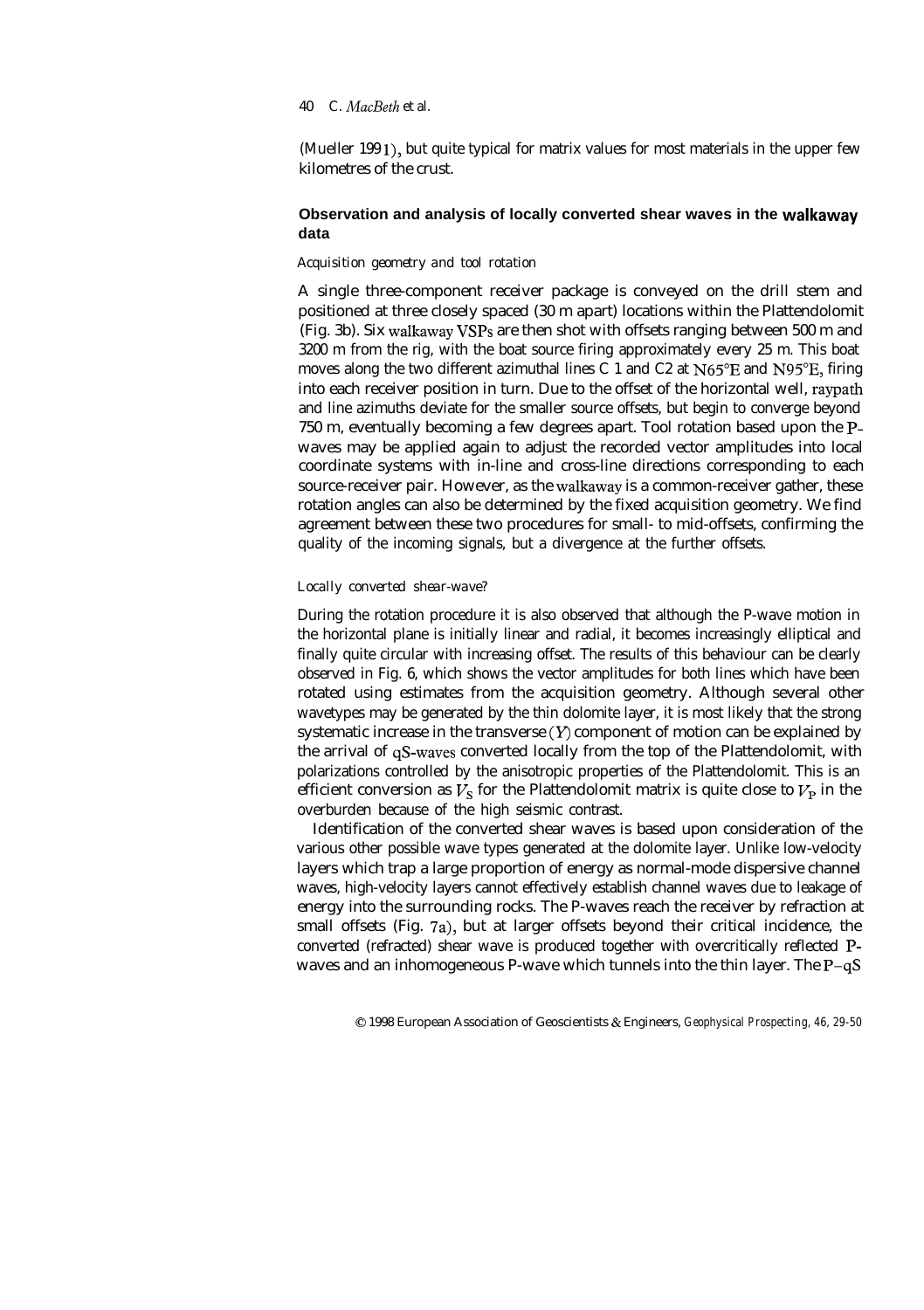85



**Figure** 7. (a) Refracted raypaths relevant to the local conversion phenomenon at the anisotropic dolomite layer. P-qS is significant at large offsets. (b) Conversion coefficient between P- and SV-waves for an isotropic (evaporite)-isotropic (dolomite) interface with the current geometry determining the offset.

refraction point lies close to the receiver location and the critical angle cannot be exceeded at our experiment offsets. The conversion coefficient becomes prominent beyond the P-P critical angle, at an approximate offset of 1250 m (Fig. 7b). The amplitude of the tunnelling wave decreases with increasing frequency, angle of incidence, and vertical distance from the interface (Fuchs and Schultz 1976).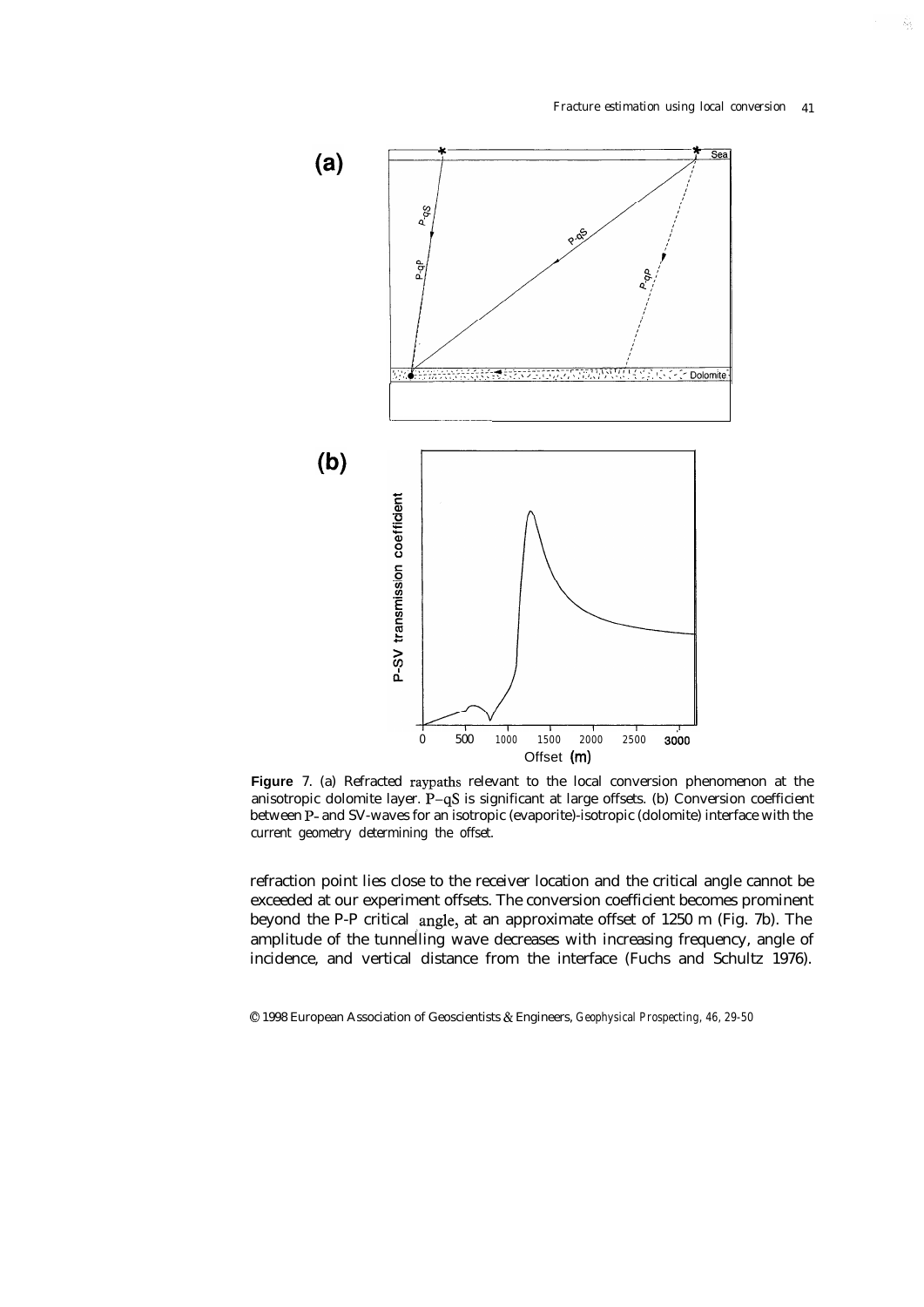*42 C. MacBeth* et al.



Figure 8. Full-wave synthetic seismograms for an isotropic and anisotropic dolomite halfspace, highlighting the development of the local shear-wave conversion with penetration into the high-velocity layer. Note the large difference in qS1 and qS2 moveouts for the case with large anisotropy.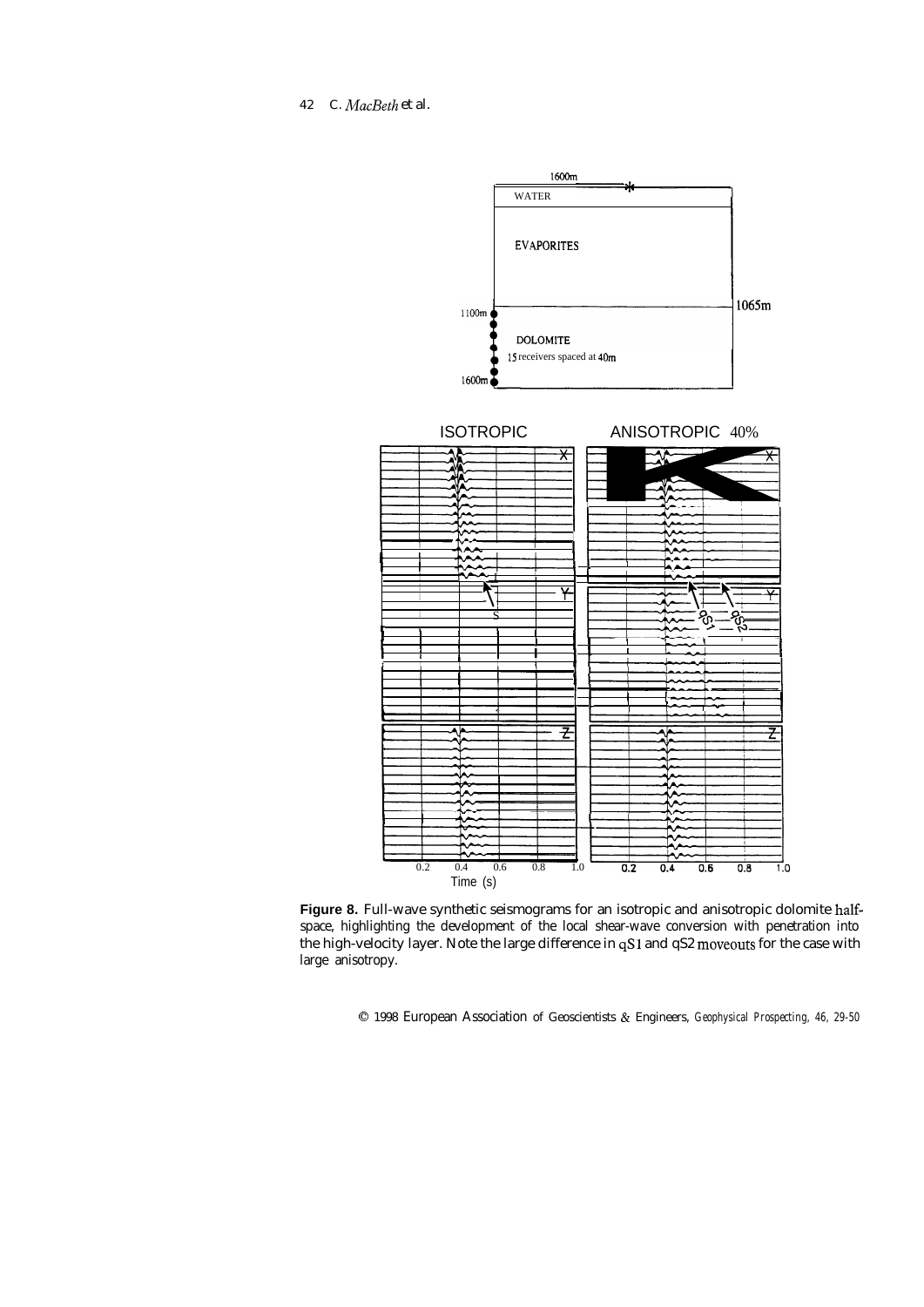Fortunately, it maintains a similar horizontal polarization to the incident wave, and is thus unlikely to be confused with the shear wave. A P-head-wave is present only at high frequencies, as its wavelength must be several times smaller than the layer thickness.

A flat isotropic layer alone cannot explain the tranverse component as a converted SV-wave would possess a polarization confined to the sagittal plane. Another alternative cause is P-wave side-scattering by some lateral variation in velocity or structure. This is not considered, due to the regularity of our observation for all recordings along both lines, combined with the geological evidence suggesting horizontal layering in the vicinity of the surveys. Cross-coupling between receiver components could also be considered, although observations show that the elliptical motion does in fact consist of a distinct second arrival. To confirm further our interpretation of the local conversion and identify the converted shear waves, we apply full-wave modelling using the anisotropic reflectivity method. P-waves incident upon a half-space of dolomite from overlying water and sediment layers are considered. Receivers are distributed in a vertical array lying 35 m below the sediment-dolomite interface, each being separated by 40 m (Fig. 8). The dolomite is taken firstly as isotropic, and then 40% TIH anisotropic with a symmetry axis orientated at N45"E. Both sets of seismograms reveal clear converted waves arising from the P-wave, and highlight the small delays between the arrivals at the depth relevant to our present study.

### *Evaluation of fracture details*

The transverse component amplitude  $u<sub>y</sub>$  is due to a mixture of converted qS1 and qS2 waves. It is formed by the sum of the projected motions, and is very sensitive to the Plattendolomit anisotropy, but is also dependent upon the direction of propagation. Applying (Al) to the conversion at the top of the Plattendolomit,  $u_Y$ can be written as a function of the source-receiver offset  $r$ ,

$$
u_{y}(r,t) = a_{p} T_{P-SV}(r) \sin\beta(r) \cos\beta(r) \{s_{2}(t) - s_{1}(t)\}\tag{1}
$$

where the polarization azimuth  $\beta$  of the qS2 wave in the plane normal to the raypath relates to its measured horizontal projection  $\alpha_H$  and angle of incidence  $\theta$  via the relation in the Appendix, and  $s_1$  (*t*) and  $s_2$  (*t*) are delayed wavelets corresponding to the two split shear waves, respectively. The term *up* represents the incident P-wave amplitude at the evaporites-dolomite interface, and contains the geometric spreading and transmission coefficients for the overburden. The dependence on the dolomite anisotropy is controlled by the last two factors in (1).

A practical measure of the magnitude of the transverse component may be taken by forming the quantity  $\nu_Y = \langle u_Y(t) \rangle^2 > 1/2$ , where the angled brackets refer to an average over a time window including all the arrivals. Assuming a one-cycle sine wave for the source wavelet and rearranging the equation, we obtain

$$
\nu_Y(r) = k(r) T_{P-SV}(r) \delta t D \sin \alpha_H(r) \cos \alpha_H(r) / (\cos^2 \theta \cos^2 \alpha_H(r) + \sin^2 \alpha_H(r))
$$
 (2)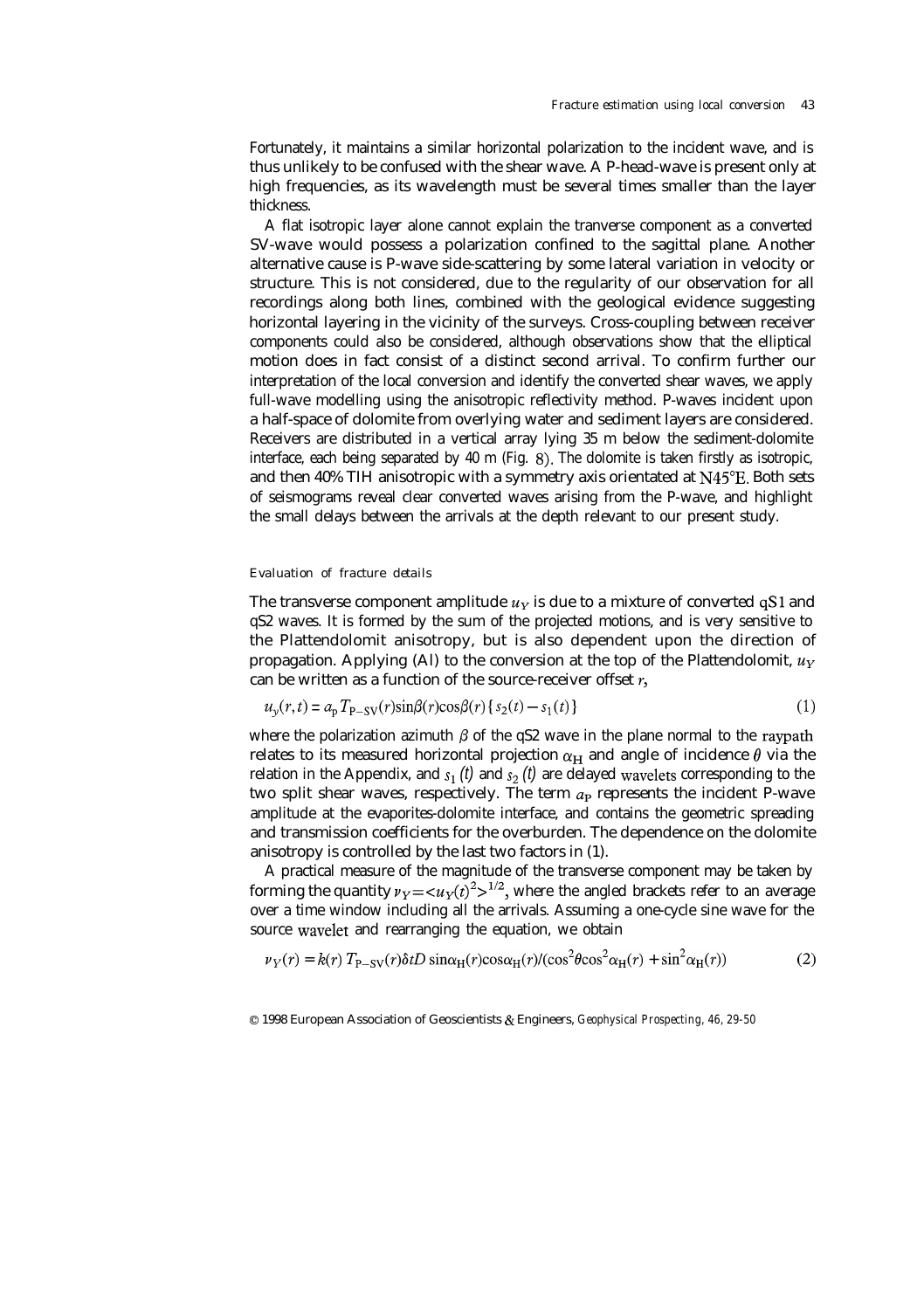

**Figure 9.** The fractional energy  $v_y$  on the transverse component of the walkaway VSPs normalized by the vector amplitude at the minimum offset. Lines are determined using fullwave modelling for different acquisition azimuth orientations  $\phi$  relative to the fracture normal, and for 50%, 40% and 20% vertical birefringences. Topmost symbols correspond to walkaway C2, and the others to walkaway C 1, with these observations relating to Fig. 6.

where  $\delta t$  is the time delay per unit length, *D* is the depth of the receiver in the layer,  $\theta$  is the propagation angle inside the layer (smaller than the angle of incidence due to refraction), and  $\alpha_H$  is the horizontal polarization of the qS1 wave. This result also holds for other wavelets, but with differing constants of proportionality. From this equation we see that adequate shear-wave conversion is required before  $\nu_Y$  becomes significant, although once established, the variation with offset and azimuth is essentially controlled by the anisotropy.

The overall magnitude of the time delays determines the general sensitivity to the anisotropy, and  $\nu_Y$  displays a systematic variation with azimuth for most offsets. For offset lines parallel or perpendicular to the polarization directions,  $\alpha_H = 0$ " or 90°,  $\nu_Y$ is zero.

Figure 9 shows  $v_Y$  predicted for 50%, 40% and 20% vertical shear-wave birefringence, and for offset azimuths of  $75^{\circ}$ ,  $60^{\circ}$ ,  $45^{\circ}$ ,  $30^{\circ}$  and  $15^{\circ}$  relative to the symmetry axis of a TIH anisotropy. These curves are generated using fullwave synthetics owing to various ray-bending effects which influence the composite value. They are normalized by the value at the lowest offset (500 m). The elastic constants for such large anisotropies are simulated by an equivalent medium formed by alternating vertical plates of soft and hard material. The relative magnitudes of the elastic constants generated by this approach do differ from that obtained using fracture systems with more appropriate boundary conditions, and the method must be treated here as one way of obtaining a sufficiently high vertical birefrigence. As the offset geometry for the two lines Cl and C2 are directly comparable,  $T_{\text{PSV}}$  remains the same and the amplitude variations may be used to determine the anisotropy. Estimates for  $\nu_Y$  obtained from the observations are also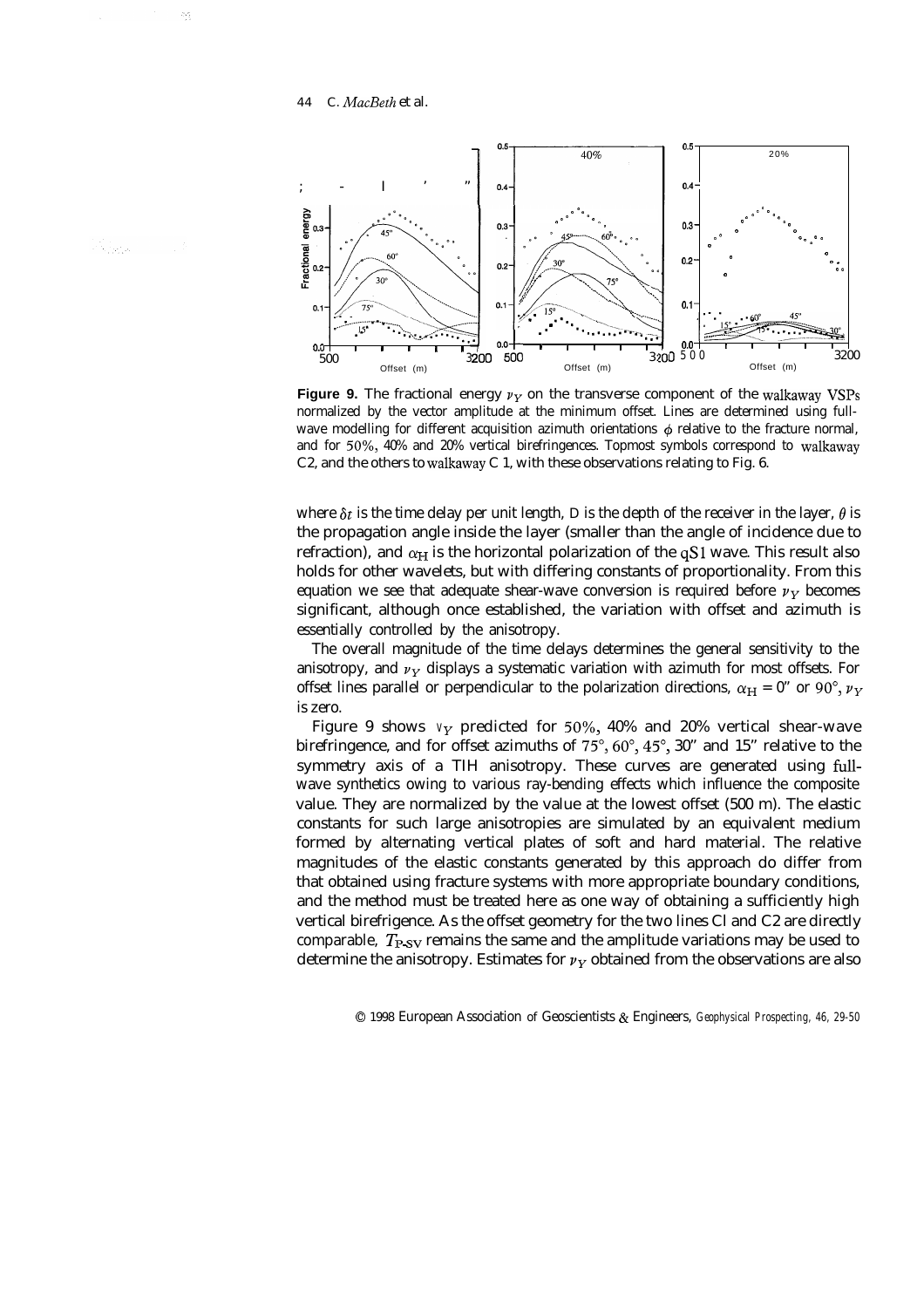

Time (s)

Figure 10. Final synthetic seismograms which should be compared with the observations in Fig. 6. Relative amplitudes are fixed by the 50% TIH anisotropy with a symmetry axis at N50"E. It is possible that the observations in Fig. 6 may indicate a change in orientation towards the east at larger offsets.

overlain on this plot. This clearly shows that the Cl amplitudes are much lower than those for C2, with the particular variation being closer to the predictions corresponding to the 15" and 45" curves for the 50% anisotropy. This also appears in agreement with the line azimuth difference of 30" in the acquisition. The result suggests that the azimuth of the symmetry axis (normal to the fracture strike) lies 15" west of the Cl line (i.e. N5O"E). As a final check for these results, we construct the synthetic seismograms shown in Fig. 10, which should be compared with the observations in Fig. 6. From this comparison process, it appears that fracture normals lying 10" to 15" east of borehole trajectory fit the observations, corresponding to a fracture strike of between N135"E and N14O"E. There are some indications of fluctuations around these results, with a small increase in the transverse component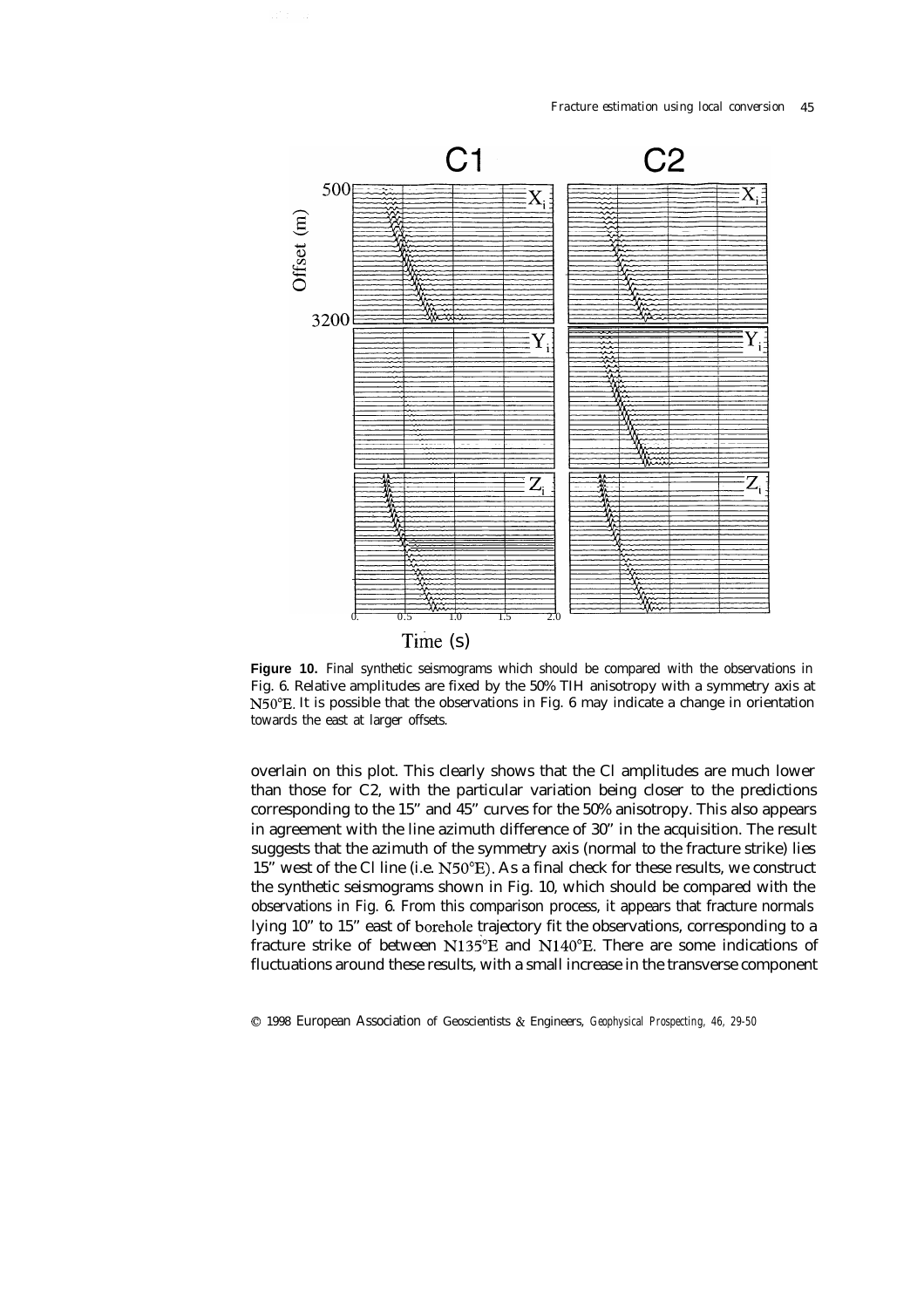energy on Cl at large offsets (Fig. 6) indicating the possibility of a change in orientation towards the east further from the borehole.

ma subdu

# **Discussion and conclusions**

### *Results and interpretation*

Fracturing in the Plattendolomit may be related to overpressure and uplift accompanying the Late Cretaceous/Early Tertiary inversion of the Cleveland Basin. It is likely that the thick salt sections above and below the Plattendolomit promoted the development of overpressure by sealing, in pressures upon uplift. The over-pressure in uplift may have caused regional fracturing as well as local fracture enhancement around reactivated fault zones. Reserve estimates assume that fractures are restricted to areas surrounding the fault zones, and two wells in the immediate vicinity of the survey site are marginally productive (Fig. 1). Our seismic anisotropy estimates can penetrate several hundred metres beyond the well, and appear to suggest mainly a uniform fracture spacing with a possible fluctuation towards the end of the C 1 line.

The results of the seismic anisotropy study indicate that the normal to the predominant Plattendolomit fracturing is directed along N50°E, with a corresponding fracture strike subparallel to the expected present day regional stress direction of NW-SE. This conforms with stress orientation determined for the Plattendolomit from analyses of FMS and caliper logs in nearby wells. There is a departure from this NW-SE orientation at the top and bottom of the Bunter shale, coinciding with zones of high vertical birefrigence. Elsewhere in the overburden the vertical birefringence is 3%. Most of the gross features of the data from the walkaway VSPs can be successfully modelled using a plane-layered model due to the structural uniformity of the survey area. In order to match the transverse component energy, it is necessary to introduce a substantial 50% vertical birefringence in the Plattendolomit layer. This result appears consistent with fracture intensities for fine-grained, low-porosity rocks with a high percentage of brittle constituents (Nelson 1985). Although there is no hard geological evidence of fracturing in this well, drilling logs revealed the intersection of permeable zones every 30 m, indicating the possibility of large productive fractures. The large recorded percentage anisotropy clearly relates to a good fracture compliance, which in turn must indicate a large open area for transmission of fluids between the fracture interfaces (Schoenberg and Sayers 1995). Unfortunately, there were no further downhole data to corroborate these findings and no available core. During drilling three particularly significant zones were intersected but the hole was eventually lost.

### *Summary of the benejits of this technique*

The proposed technique relies upon the specific geometry of a vertical seismic profile (VSP), which benefits from a flexibility to negotiate difficult and complex faulted

0 1998 European Association of Geoscientists & Engineers, *Geophysical Prospecting, 46, 29-50*

an<br>Sekara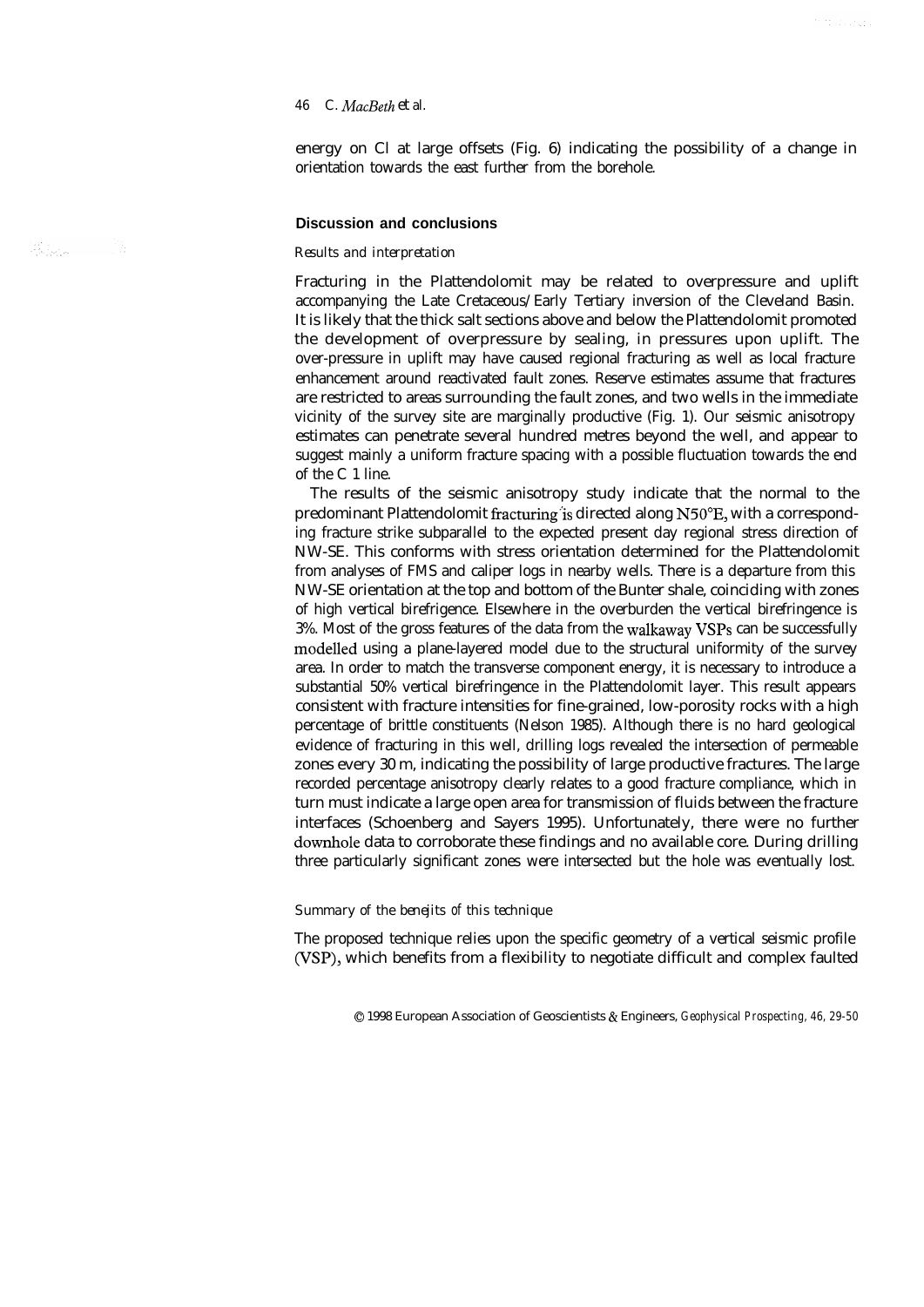à,

zones in the North Sea. Walkaway VSPs, in particular, provide an ideal cost-effective tool for those areas where estimation of fracture details within individual fault blocks is required. This is necessary in cases where fluid flow through low-permeability rocks is dominated by the fracture processes rather than the matrix permeability. The technique relies upon the ability to acquire several walkaway lines at azimuths oblique to the maximum compressive stress or its normal, and to monitor a particularly distinctive conversion behaviour using receivers placed within the target zone. This local conversion is a useful measure of the anisotropy for the following reasons:

**1** The shear-wave conversion is local, and consequently the interpretation is unaffected by the overburden anisotropy, including the near-surface and possible evaporite anisotropy.

2 The amplitude of the transverse component is a direct measure of the anisotropy in the reservoir.

3 The conversion amplitude is interpretable regardless of water-column multiples or source signature.

4 The portion of the data with the highest signal-to-noise ratio is used.

The lateral range of the technique depends upon the relative values of the  $V_{\rm P}$  in the evaporites and the  $V<sub>S</sub>$  in the dolomite. For our present work it is estimated to be a maximum of several hundred metres. The technique may also be applicable to studies of other fractured reservoirs, although it must be emphasized that the effect is specific to the evaporite/dolomite combination of seismic velocities. It is possible that other low/high contrasts generated through over-pressure, or high/low contrasts as in coals, may be responsive to this technique.

### **Acknowledgements**

We thank Phil Wild for help with computational aspects and Neile Peake and Sue Buck of Western Atlas Wireline for discussion in early stages of the design. This work was supported by the Edinburgh Anisotropy Project (EAP) and the Natural Environment Research Council, and is published with approval from the Director of BGS, Conoco UK and its partners, and the sponsors of EAP: Amerada Hess, Amoco, BG plc, Conoco, Elf, Fina, Mobil, PGS, Phillips, Saga Petroleum, Schlumberger, Shell, Texaco, Total.

### **Appendix**

### *Algebraic expression for converted shear-wave amplitude*

We regard the source arrangement as a point dilatation in the water layer, with the signature of the source action being  $s(t)$ . A thin veneer of isotropic material is imagined to exist at the top of the target zone. An incident P-wave is first converted isotropically to an SV-wave with an amplitude A<sub>P-SV</sub> dependent upon the angle of incidence  $\theta$ . The SV-wavefield is then incident on the anisotropic medium (Fig. 11).

<sup>0 1998</sup> European Association of Geoscientists & Engineers, *Geophysical Prospecting, 46, 29-50*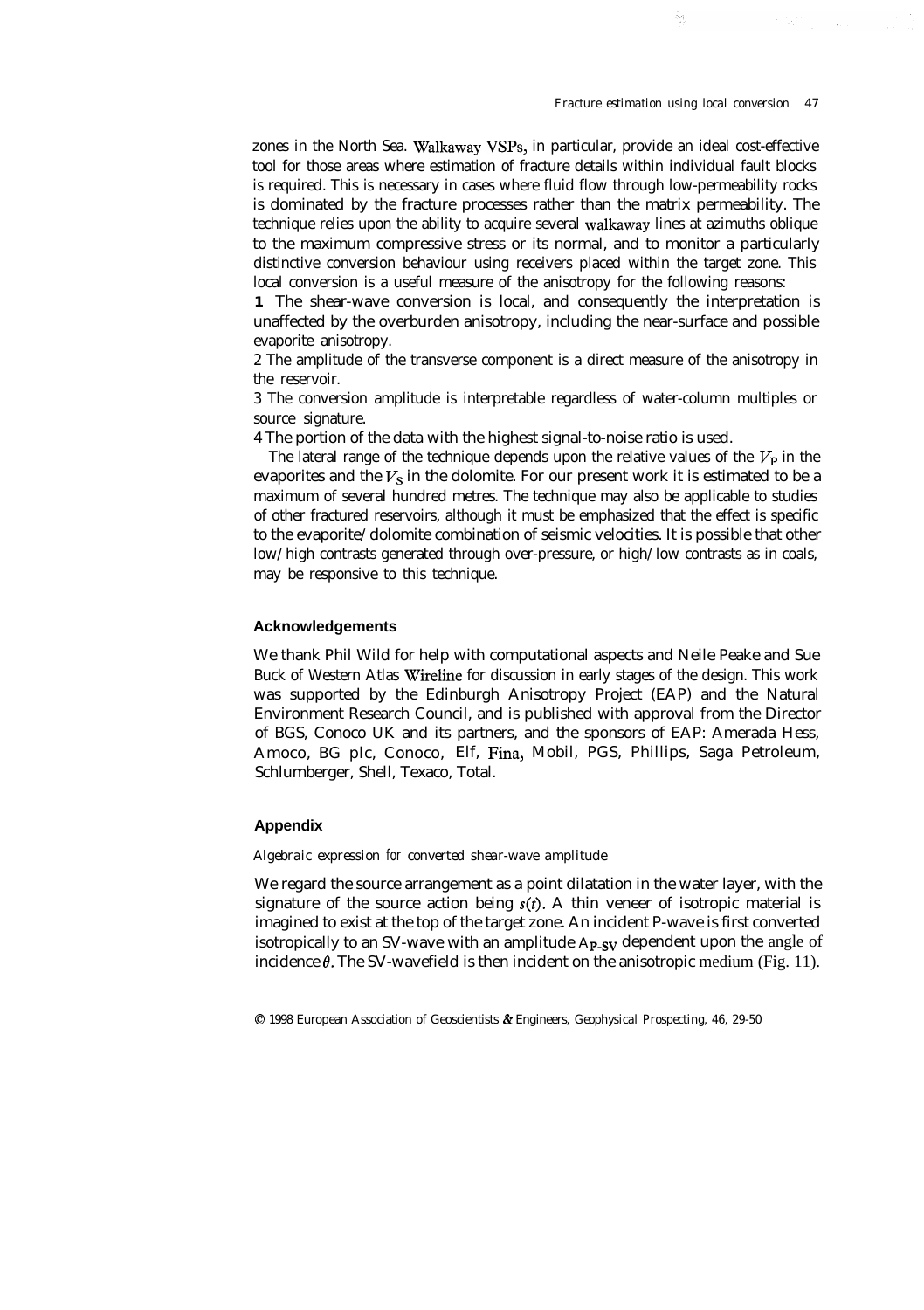

**Figure 11.** Geometric definitions for the parameters in (Al).

The shear-wave amplitude  $u(t)$  in the anisotropic medium is then found by adapting MacBeth and Li (1996), giving

$$
\mathbf{u}(t) = \mathbf{R}_{Y}(\theta)\mathbf{R}_{Z}^{T}(\beta)\Lambda_{S}(t)\mathbf{R}_{Z}(\beta)\mathbf{R}_{Y}^{T}(\theta)^{*}\mathbf{s}_{\text{eq}}(t)
$$
(A1)

where  $u(t)$  is measured relative to the local in-line  $(X)$  and cross-line  $(Y)$  directions, with the Z-axis pointing vertically downwards (Fig. 11). The qS2 polarization azimuth  $\beta$  is measured in the normal plane relative to the Y-axis, being related to the commonly measured horizontal polarization azimuth,  $\alpha_H$ , by tan  $\alpha_H$  = tan  $\beta$  cos  $\theta$ .  $\mathbf{R}_{Y}(\theta)$  is a 3D rotation matrix about the fixed Y-axis, given by

$$
\mathbf{R}_Y(\theta) = \begin{pmatrix} \cos\theta & 0 & -\sin\theta \\ 0 & 1 & 0 \\ \sin\theta & 0 & \cos\theta \end{pmatrix},
$$

and  $\mathbf{R}_{Z}(\beta)$  is a 3D rotation matrix about the fixed  $Z'$ -axis, given by

$$
\mathbf{R}_{Z'}(\beta) = \begin{pmatrix} \cos\beta & -\sin\beta & 0 \\ \sin\beta & \cos\beta & 0 \\ 0 & 0 & 1 \end{pmatrix},
$$

 $\Lambda_{\rm S}(t)$  is a diagonal matrix containing wavelet time-shifts and amplitude factors for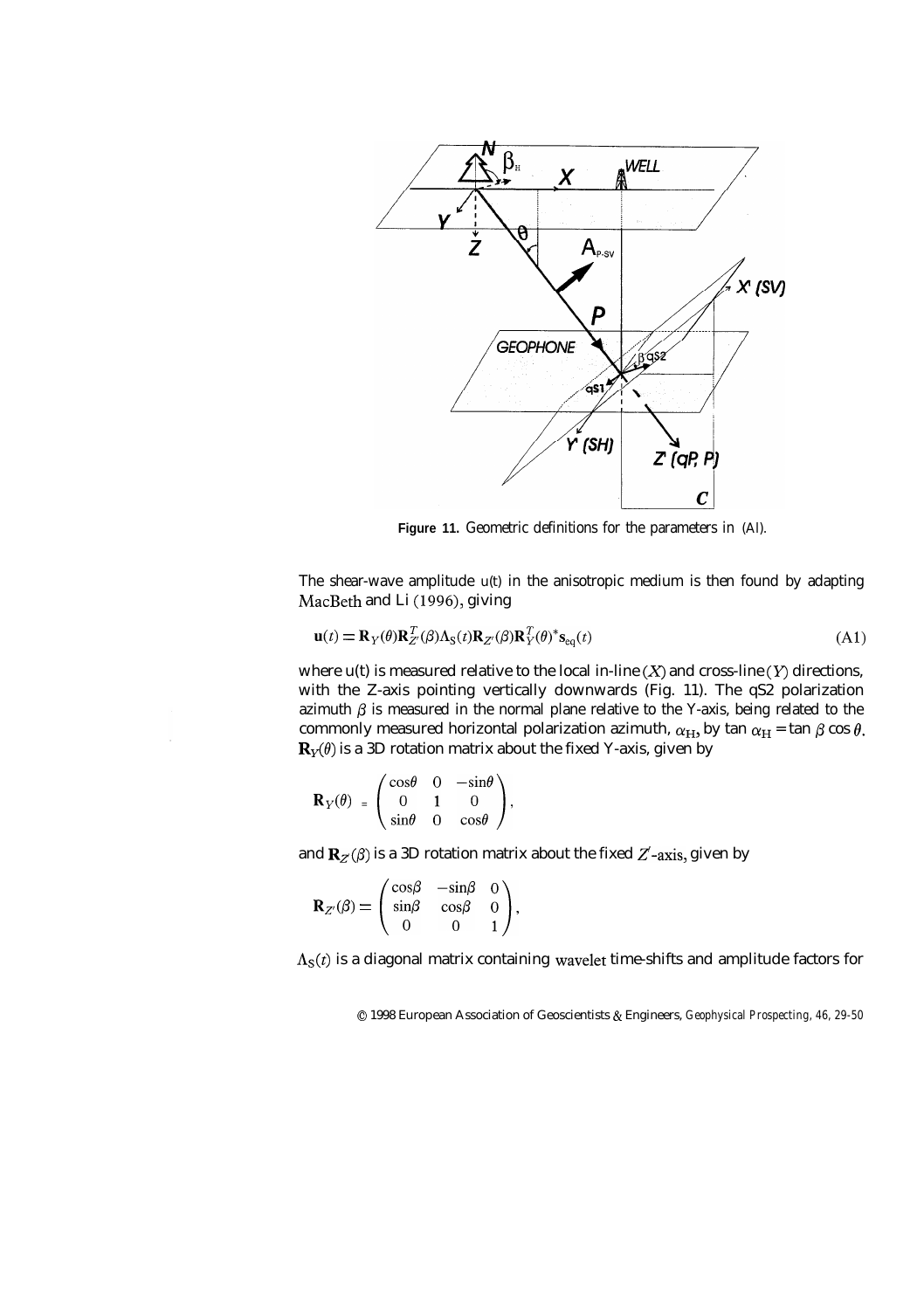propagation through the medium. The equivalent source component may be written as

 $\frac{\partial \mathcal{L}_{\mathcal{L}}}{\partial \mathcal{L}}$ 

$$
\mathbf{s}_{\text{eq}}(t) = A_{\text{P-SV}}(\theta) \begin{pmatrix} \cos \theta \\ \mathbf{0} \\ -\sin \theta \end{pmatrix} s(t),
$$

where it is decomposed into two motions acting along the X- and  $Z$ -axes in the dynamic plane, with no Y-component. Equation (Al) may alternatively be written as  $\lambda$ .

$$
\mathbf{u}(t) = A_{\mathbf{P}-\mathbf{S}\mathbf{V}}(\theta) \mathbf{R}_{Y}(\theta) \mathbf{R}_{Z}^{T}(\beta) \Lambda_{\mathbf{S}}(t) \mathbf{R}_{Z}(\beta) \begin{pmatrix} 1 \\ 0 \\ 0 \end{pmatrix}.
$$
 (A2)

### **References**

- Ahmed H. 1990. Investigation of azimuthal anisotropy from offset VSP data-a case study. *First Break 8, 449-457.*
- Alford R.M. 1986. Shear data in the presence of azimuthal anisotropy: Dilley, Texas. 56th SEG meeting, Houston, Expanded Abstracts, 476-479.
- Bruno M.S. and Winterstein D.F. 1994. Some influences of stratigraphy and structure on reservoir stress orientation. *Geophysics 59, 954-962.*
- Fuchs K. and Schulz K. 1976. Tunneling of low-frequency waves through the subcrustal lithosphere. *Journal of Geophysics 42,* 175-190.
- Guest S. and Thomson C.J. 1992. A source of significant transverse arrivals from an isotropicanisotropic interface, e.g. the Moho. *Geophysical Journal International* 111, 309-3 18.
- Horne S. and MacBeth C. 1995. Fracture characterization at the Conoco borehole test facility using shear-wave anisotropy. 65th SEG meeting, Houston, Expanded Abstracts, 426-429.
- Lefeuvre F., Nicoletis L., Ansel V. and Cliet C. 1992. Detection and measurement of the shearwave birefringence from vertical seismic data: Theory and applications. *Geophysics 57,* 1463- 1481.
- Lefeuvre F. and Queen J.H. 1992. Propagation matrix processing of single source 3-C VSPs. Proceedings 5IWSA, Banff. Contributions number 42.
- MacBeth C. 1996. A pseudo-rotation technique for analysis of seismic anisotropy using marine VSI? 58th EAGE conference, Amsterdam, The Netherlands, Expanded Abstracts, Volume 1, co22.
- MacBeth C. and Li X.-Y. 1996. Linear matrix operations for multicomponent seismic processing. *Geophysical Journal International 124,* 189-208.
- MacBeth C., Wild I'., Crampin S. and Brodov L.Y. 1993. Optimal acquisition geometry determining shear-wave anisotropy. *Canadian Journal of Exploration Geophysics 29,* 132- 139.
- MacBeth C., Zeng X., Li X.-Y. and Queen J. 1995. Multicomponent near-surface correction for land VSI? *Geophysical Journal International* 121, 30 l-3 15.
- Mueller M. 199 1. Prediction of lateral variability in fracture intensity using multicomponent shear-wave surface seismic as a precursor to horizontal drilling in the Austin Chalk. *Geophysical Journal International* 107, 409-4 15.

0 1998 European Association of Geoscientists & Engineers, *Geophysical Prospecting, 46, 29-50*

ja ovodnom prosincinu () الدانية وتعقدها ووقية

:. .\_\_.\_